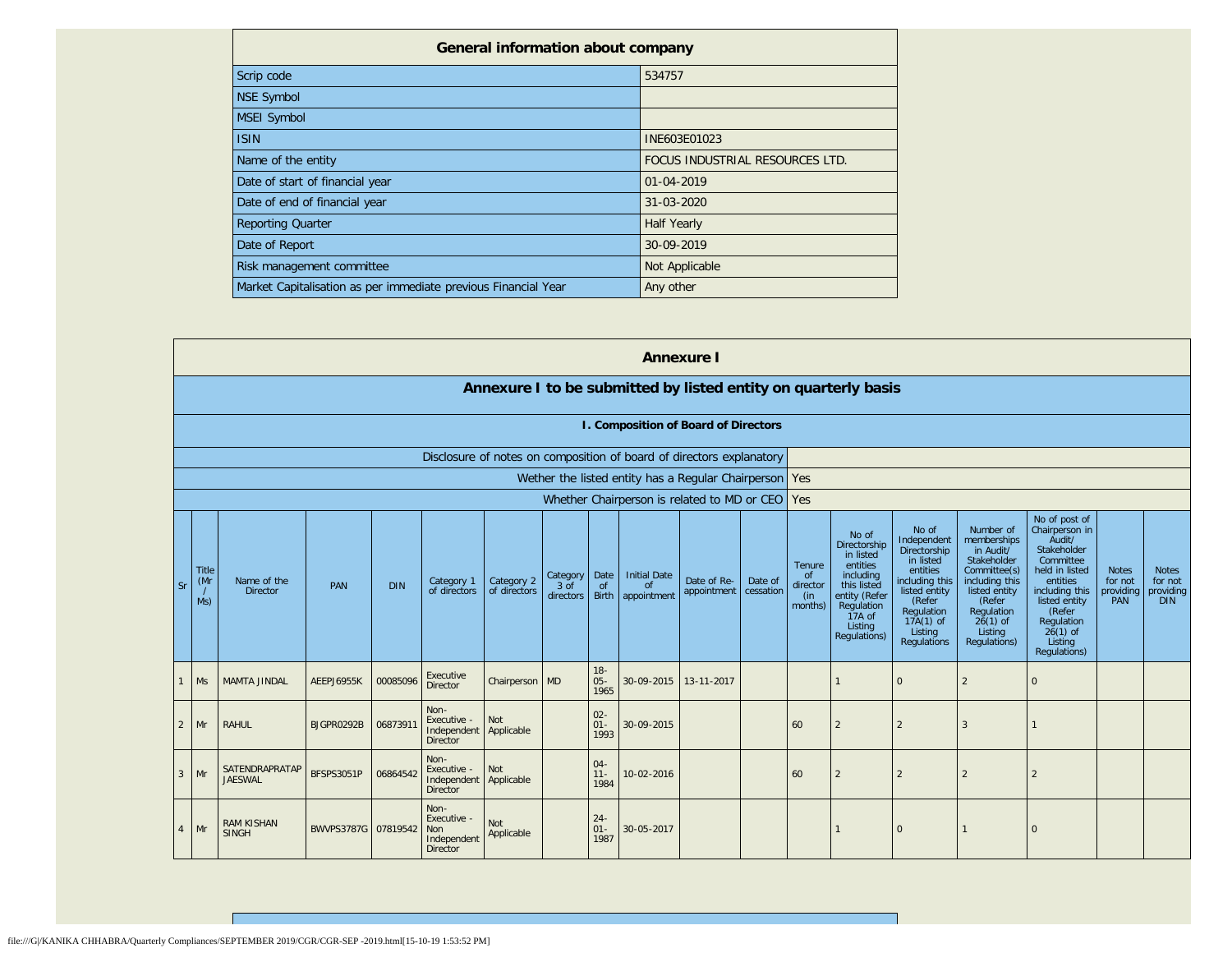|   | <b>Audit Committee Details</b>                                                                      |                           |                                                             |                        |                      |                |  |
|---|-----------------------------------------------------------------------------------------------------|---------------------------|-------------------------------------------------------------|------------------------|----------------------|----------------|--|
|   |                                                                                                     |                           | Whether the Audit Committee has a Regular Chairperson   Yes |                        |                      |                |  |
|   | Name of Committee<br><b>DIN</b><br>Category 1 of directors<br><b>Sr</b><br><b>Number</b><br>members |                           | Category 2 of<br>directors                                  | Date of<br>Appointment | Date of<br>Cessation | <b>Remarks</b> |  |
|   | 06873911                                                                                            | <b>RAHUL</b>              | Non-Executive -<br>Independent Director                     | Chairperson            | $12 - 01 - 2016$     |                |  |
| 2 | Non-Executive -<br>SATENDRAPRATAP<br>06864542<br><b>JAESWAL</b><br>Independent Director             |                           | Member                                                      | $10 - 02 - 2016$       |                      |                |  |
| 3 |                                                                                                     | 07819542 RAM KISHAN SINGH | Non-Executive - Non<br>Independent Director                 | Member                 | $14 - 06 - 2019$     |                |  |

|                |                                                                                                                      | Nomination and remuneration committee   |                                                                                   |                        |                      |                |  |
|----------------|----------------------------------------------------------------------------------------------------------------------|-----------------------------------------|-----------------------------------------------------------------------------------|------------------------|----------------------|----------------|--|
|                |                                                                                                                      |                                         | Whether the Nomination and remuneration committee has a Regular Chairperson   Yes |                        |                      |                |  |
| <b>Sr</b>      | Name of Committee<br><b>DIN</b><br>Category 2 of<br>Category 1 of directors<br>directors<br><b>Number</b><br>members |                                         |                                                                                   | Date of<br>Appointment | Date of<br>Cessation | <b>Remarks</b> |  |
|                | 06873911 RAHUL                                                                                                       |                                         | Non-Executive -<br><b>Independent Director</b>                                    | Chairperson            | 12-12-2015           |                |  |
| $\overline{2}$ | 06864542                                                                                                             | <b>SATENDRAPRATAP</b><br><b>JAESWAL</b> | Non-Executive -<br><b>Independent Director</b>                                    | Member                 | $10 - 02 - 2016$     |                |  |
| 3              |                                                                                                                      | 07819542 RAM KISHAN SINGH               | Non-Executive - Non<br><b>Independent Director</b>                                | Member                 | 30-04-2019           |                |  |

|                |                             | <b>Stakeholders Relationship Committee</b> |                                                                                 |                            |                        |                      |                |
|----------------|-----------------------------|--------------------------------------------|---------------------------------------------------------------------------------|----------------------------|------------------------|----------------------|----------------|
|                |                             |                                            | Whether the Stakeholders Relationship Committee has a Regular Chairperson   Yes |                            |                        |                      |                |
| <b>Sr</b>      | <b>DIN</b><br><b>Number</b> | Name of Committee<br>members               | Category 1 of directors                                                         | Category 2 of<br>directors | Date of<br>Appointment | Date of<br>Cessation | <b>Remarks</b> |
|                | 06864542                    | <b>SATENDRAPRATAP</b><br><b>JAESWAL</b>    | Non-Executive -<br>Independent Director                                         | Chairperson                | $30 - 04 - 2019$       |                      |                |
| $\overline{2}$ | 06873911 RAHUL              |                                            | Non-Executive -<br>Independent Director                                         | Member                     | $10 - 02 - 2016$       |                      |                |
| 3              |                             | 00085096   MAMTA JINDAL                    | <b>Executive Director</b>                                                       | Member                     | 12-12-2015             |                      |                |

|                                                                 | <b>Risk Management Committee</b> |                              |                            |                            |                        |                      |                |  |
|-----------------------------------------------------------------|----------------------------------|------------------------------|----------------------------|----------------------------|------------------------|----------------------|----------------|--|
| Whether the Risk Management Committee has a Regular Chairperson |                                  |                              |                            |                            |                        |                      |                |  |
| l Sr                                                            | <b>DIN</b><br><b>Number</b>      | Name of Committee<br>members | Category 1 of<br>directors | Category 2 of<br>directors | Date of<br>Appointment | Date of<br>Cessation | <b>Remarks</b> |  |

|                                                                                       |      | Corporate Social Responsibility Committee |                              |                            |                            |                        |                      |         |  |  |
|---------------------------------------------------------------------------------------|------|-------------------------------------------|------------------------------|----------------------------|----------------------------|------------------------|----------------------|---------|--|--|
| Whether the Corporate Social Responsibility Committee has a Regular<br>Chairperson No |      |                                           |                              |                            |                            |                        |                      |         |  |  |
|                                                                                       | l Sr | <b>DIN</b><br><b>Number</b>               | Name of Committee<br>members | Category 1 of<br>directors | Category 2 of<br>directors | Date of<br>Appointment | Date of<br>Cessation | Remarks |  |  |

| <b>Other Committee</b> |                      |                              |                            |                            |                            |                |  |
|------------------------|----------------------|------------------------------|----------------------------|----------------------------|----------------------------|----------------|--|
| ы                      | <b>DIN</b><br>Number | Name of Committee<br>members | Name of other<br>committee | Category 1 of<br>directors | Category 2 of<br>directors | <b>Remarks</b> |  |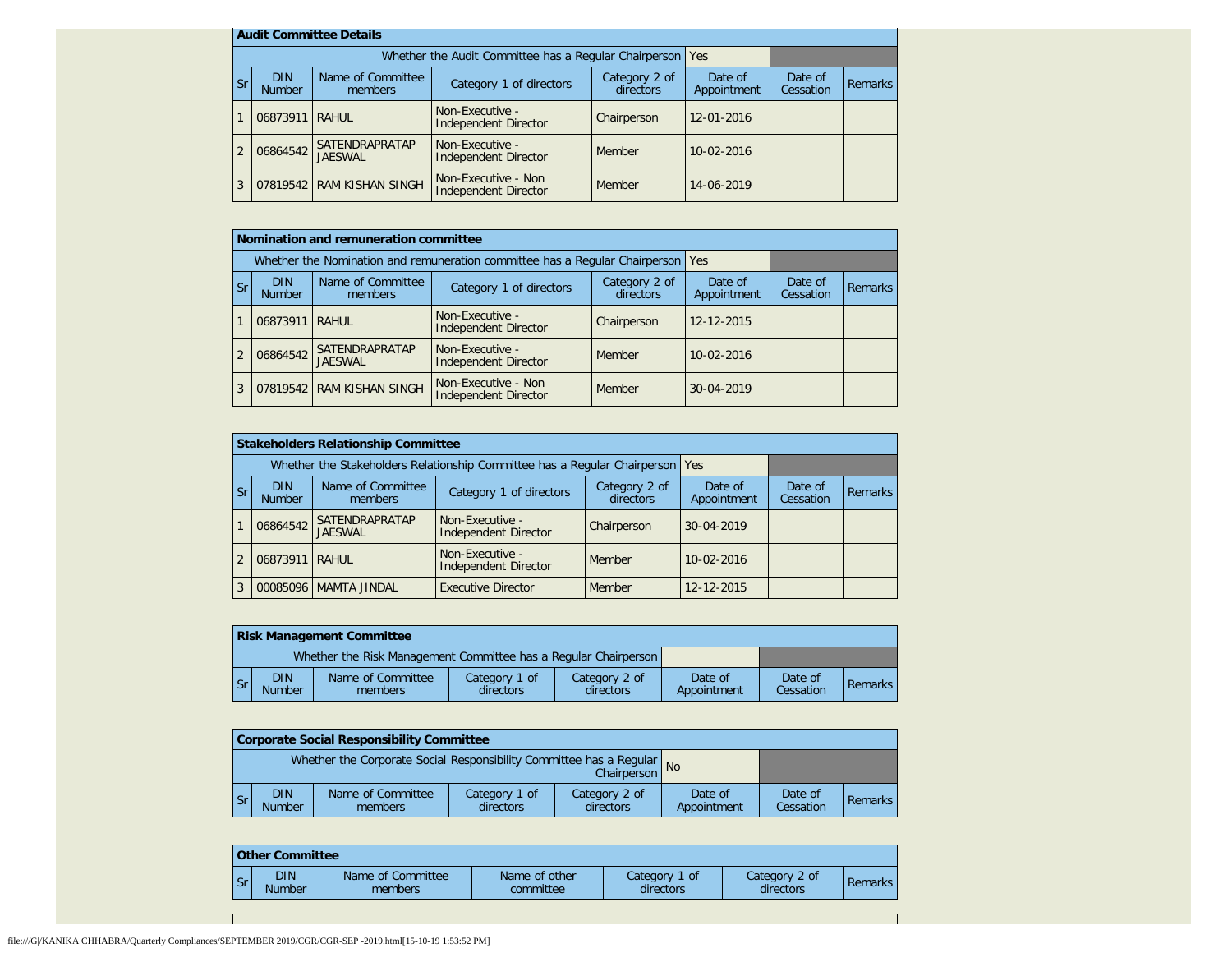## **Annexure 1**

## **Annexure 1**

## **III. Meeting of Board of Directors**

|                        |                                                                 | Disclosure of notes on meeting of<br>board of directors explanatory |                                                                      |                                       |                                                     |                                                     |                                                                        |
|------------------------|-----------------------------------------------------------------|---------------------------------------------------------------------|----------------------------------------------------------------------|---------------------------------------|-----------------------------------------------------|-----------------------------------------------------|------------------------------------------------------------------------|
| $\overline{\text{sr}}$ | Date $(s)$ of<br>meeting (if any)<br>in the previous<br>quarter | Date $(s)$ of<br>meeting (if any)<br>in the current<br>quarter      | Maximum gap<br>between any two<br>consecutive (in<br>number of days) | Notes for<br>not<br>providing<br>Date | Whether<br>requirement of<br>Quorum met<br>(Yes/No) | <b>Number</b><br>of<br><b>Directors</b><br>present* | No. of<br>Independent<br><b>Directors</b><br>attending the<br>meeting* |
| $\overline{1}$         | 30-04-2019                                                      |                                                                     |                                                                      |                                       | <b>Yes</b>                                          |                                                     |                                                                        |
| $\overline{2}$         | 30-05-2019                                                      |                                                                     | 29                                                                   |                                       | <b>Yes</b>                                          |                                                     |                                                                        |
| $\overline{3}$         | 14-06-2019                                                      |                                                                     | 14                                                                   |                                       | <b>Yes</b>                                          |                                                     |                                                                        |
| $\overline{4}$         |                                                                 | 12-08-2019                                                          | 58                                                                   |                                       | <b>Yes</b>                                          | $\overline{4}$                                      | $\overline{2}$                                                         |
| $5\overline{5}$        |                                                                 | 26-08-2019                                                          | 13                                                                   |                                       | Yes                                                 | 4                                                   | $\mathfrak{p}$                                                         |
| 6                      |                                                                 | 02-09-2019                                                          | 6                                                                    |                                       | <b>Yes</b>                                          | 4                                                   | $\overline{2}$                                                         |
| $\overline{7}$         |                                                                 | 10-09-2019                                                          |                                                                      |                                       | Yes                                                 | 4                                                   | $\overline{2}$                                                         |

|                | <b>Annexure 1</b>                                        |                                                                                                             |                                                                      |                               |                                       |                                                        |                                                     |                                                                              |  |  |
|----------------|----------------------------------------------------------|-------------------------------------------------------------------------------------------------------------|----------------------------------------------------------------------|-------------------------------|---------------------------------------|--------------------------------------------------------|-----------------------------------------------------|------------------------------------------------------------------------------|--|--|
|                | <b>IV. Meeting of Committees</b>                         |                                                                                                             |                                                                      |                               |                                       |                                                        |                                                     |                                                                              |  |  |
|                | Disclosure of notes on meeting of committees explanatory |                                                                                                             |                                                                      |                               |                                       |                                                        |                                                     |                                                                              |  |  |
| Sr             | Name of<br>Committee                                     | Date(s) of meeting<br>(Enter dates of Previous<br>quarter and Current<br>quarter in chronological<br>order) | Maximum gap<br>between any two<br>consecutive (in<br>number of days) | Name of<br>other<br>committee | Reson<br>for not<br>providing<br>date | Whether<br>requirement<br>of Ouorum<br>met<br>(Yes/No) | <b>Number</b><br>of<br><b>Directors</b><br>present* | No. of<br>Independent<br><b>Directors</b><br>attending<br>the<br>meeting $*$ |  |  |
| $\mathbf{1}$   | Audit<br>Committee                                       | 30-05-2019                                                                                                  |                                                                      |                               |                                       | Yes                                                    |                                                     |                                                                              |  |  |
| $\overline{2}$ | Audit<br>Committee                                       | 14-06-2019                                                                                                  | 14                                                                   |                               |                                       | Yes                                                    |                                                     |                                                                              |  |  |
| $\overline{3}$ | Audit<br>Committee                                       | 12-08-2019                                                                                                  | 58                                                                   |                               |                                       | Yes                                                    | 3                                                   | $\overline{2}$                                                               |  |  |
| $\overline{4}$ | <b>Nomination</b><br>and<br>remuneration<br>committee    | 30-04-2019                                                                                                  |                                                                      |                               |                                       | Yes                                                    |                                                     |                                                                              |  |  |
| 5              | <b>Stakeholders</b><br>Relationship<br>Committee         | $30 - 04 - 2019$                                                                                            |                                                                      |                               |                                       | Yes                                                    |                                                     |                                                                              |  |  |
| 6              | <b>Stakeholders</b><br>Relationship<br>Committee         | 30-05-2019                                                                                                  | 29                                                                   |                               |                                       | Yes                                                    |                                                     |                                                                              |  |  |

|  |                                  | <b>Annexure 1</b> |  |  |        |
|--|----------------------------------|-------------------|--|--|--------|
|  | <b>IV. Meeting of Committees</b> |                   |  |  |        |
|  |                                  |                   |  |  | No. of |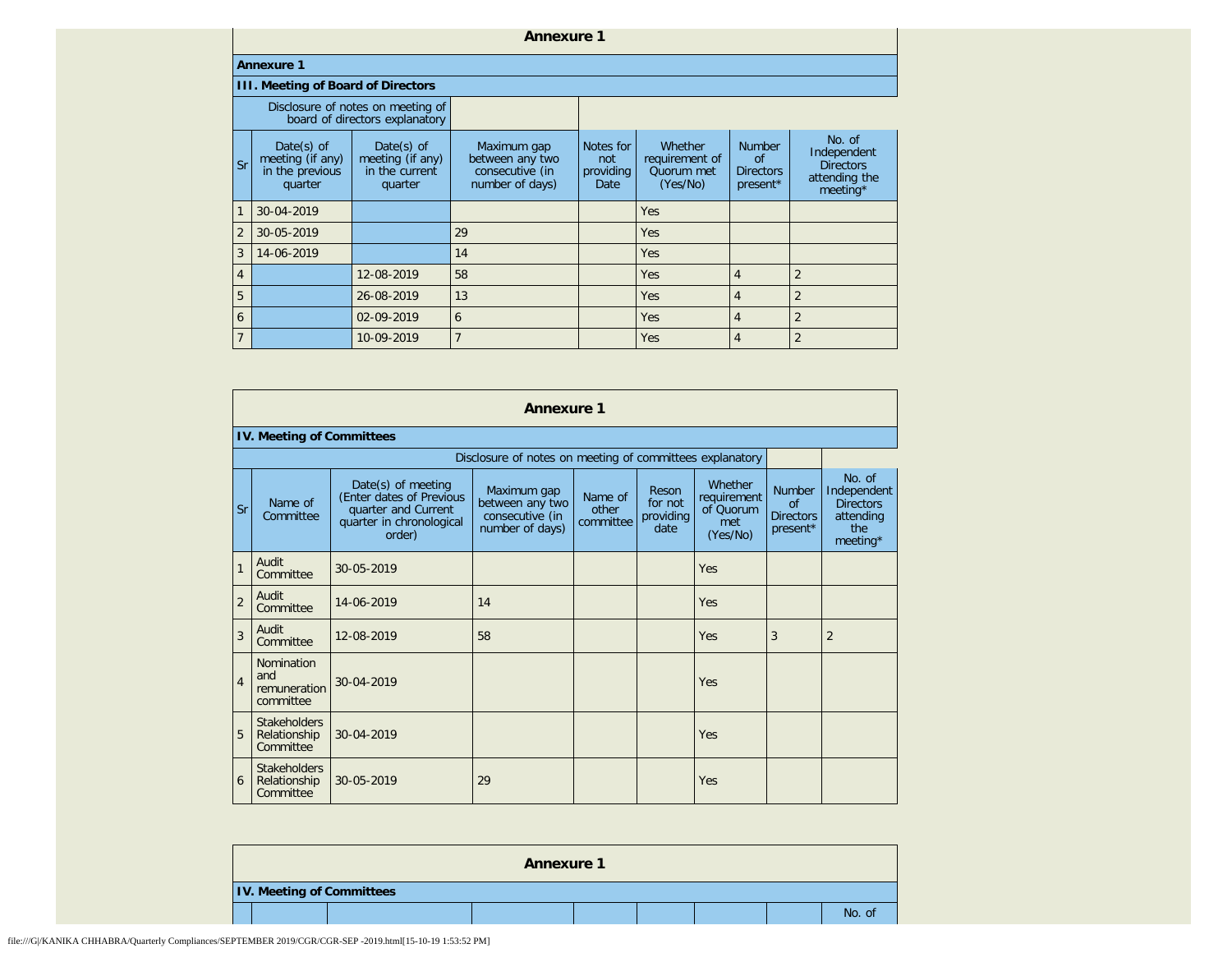| <b>Sr</b> | Name of<br>Committee                      | Date(s) of meeting (Enter<br>dates of Previous quarter<br>and Current quarter in<br>chronological order) | Maximum gap<br>between any two<br>consecutive (in<br>number of days) | Name of<br>other<br>committee | Reson<br>for not<br>providing<br>date | Whether<br>requirement<br>of Quorum<br>met<br>(Yes/No) | <b>Number</b><br>Ωt<br><b>Directors</b><br>present* | Independent<br><b>Directors</b><br>attending<br>the<br>meeting $*$ |
|-----------|-------------------------------------------|----------------------------------------------------------------------------------------------------------|----------------------------------------------------------------------|-------------------------------|---------------------------------------|--------------------------------------------------------|-----------------------------------------------------|--------------------------------------------------------------------|
|           | Stakeholders<br>Relationship<br>Committee | $109 - 08 - 2019$                                                                                        | 70                                                                   |                               |                                       | Yes                                                    |                                                     |                                                                    |

| <b>Annexure 1</b> |                                                                                                           |                                     |                                                                    |  |
|-------------------|-----------------------------------------------------------------------------------------------------------|-------------------------------------|--------------------------------------------------------------------|--|
|                   | V. Related Party Transactions                                                                             |                                     |                                                                    |  |
|                   | <b>Subject</b>                                                                                            | Compliance<br>status<br>(Yes/No/NA) | If status is "No" details of non-<br>compliance may be given here. |  |
|                   | Whether prior approval of audit committee obtained                                                        | <b>NA</b>                           |                                                                    |  |
| $\overline{2}$    | Whether shareholder approval obtained for material RPT                                                    | <b>NA</b>                           |                                                                    |  |
|                   | Whether details of RPT entered into pursuant to omnibus<br>approval have been reviewed by Audit Committee | <b>NA</b>                           |                                                                    |  |

| <b>Annexure 1</b> |                                                                                                                                                                                                                    |                                  |  |  |
|-------------------|--------------------------------------------------------------------------------------------------------------------------------------------------------------------------------------------------------------------|----------------------------------|--|--|
|                   | <b>VI. Affirmations</b>                                                                                                                                                                                            |                                  |  |  |
|                   | Sr Subject                                                                                                                                                                                                         | Compliance<br>status<br>(Yes/No) |  |  |
| $\mathbf{1}$      | The composition of Board of Directors is in terms of SEBI (Listing obligations and disclosure<br>requirements) Regulations, 2015                                                                                   | Yes                              |  |  |
| $\mathfrak{D}$    | The composition of the following committees is in terms of SEBI(Listing obligations and disclosure<br>requirements) Regulations, 2015 a. Audit Committee                                                           | Yes                              |  |  |
| 3                 | The composition of the following committees is in terms of SEBI(Listing obligations and disclosure<br>requirements) Regulations, 2015. b. Nomination & remuneration committee                                      | Yes                              |  |  |
| $\overline{4}$    | The composition of the following committees is in terms of SEBI(Listing obligations and disclosure<br>requirements) Regulations, 2015. c. Stakeholders relationship committee                                      | Yes                              |  |  |
|                   | The composition of the following committees is in terms of SEBI(Listing obligations and disclosure<br>requirements) Regulations, 2015. d. Risk management committee (applicable to the top 500 listed<br>entities) | <b>NA</b>                        |  |  |
| 6                 | The committee members have been made aware of their powers, role and responsibilities as specified in<br>SEBI (Listing obligations and disclosure requirements) Regulations, 2015.                                 | Yes                              |  |  |
| $\overline{7}$    | The meetings of the board of directors and the above committees have been conducted in the manner<br>as specified in SEBI (Listing obligations and disclosure requirements) Regulations, 2015.                     | Yes                              |  |  |
| 8                 | This report and/or the report submitted in the previous quarter has been placed before Board of<br>Directors.                                                                                                      | Yes                              |  |  |

| <b>Annexure 1</b> |                   |                          |
|-------------------|-------------------|--------------------------|
| <b>Sr</b>         | Subject           | Compliance status        |
|                   | Name of signatory | <b>MAMTA JINDAL</b>      |
| $\overline{2}$    | Designation       | <b>Managing Director</b> |